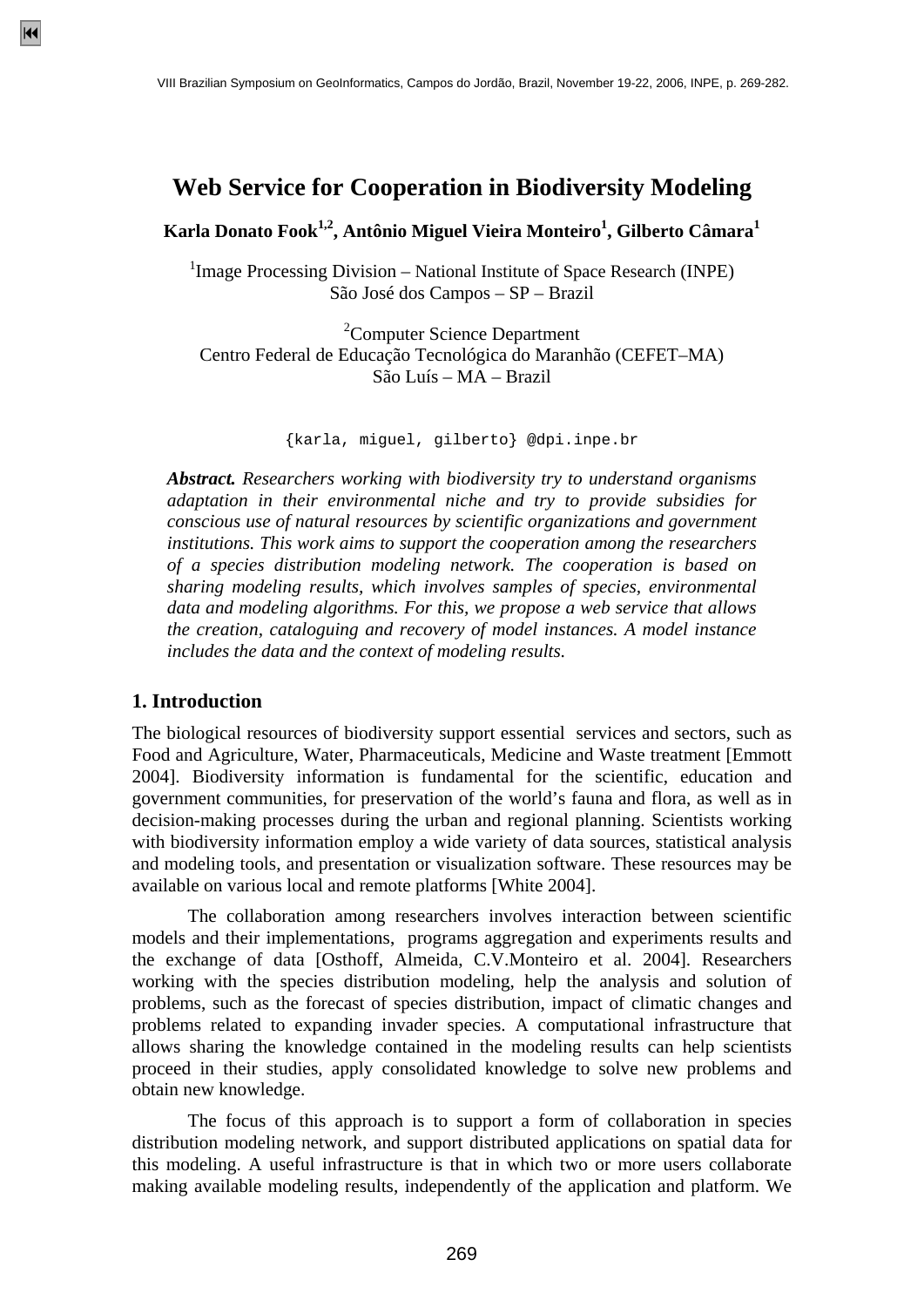propose to develop WBCMS (**Web Biodiversity Collaborative Modeling Service**), a web service that allows the creation, cataloguing and recovery of data and context of modeling results of species distribution, here called models instances. The service is in its early phase of development.

 In this paper, we discuss the existent challenges for obtaining a computational infrastructure that supports cooperation among users of species distribution modeling networks. The remainder of this paper is structured as follows. Section 2 focuses on some of these challenges and approaches. Section 3 presents a WBCMS description and Section 4 describes an early experiment. Finally, section 6 concludes the paper and highlights some future research directions.

# **2. Challenges and Approaches of the Biodiversity Informatics and GI Web Services**

Biodiversity data access, through new software tools, web services and architectures, brings opportunities and dimensions for new approaches in the ecological analysis, predictive modeling, and synthesis and visualization of biodiversity information. To integrate initiatives in an organized and global approach that build and manage resources of biodiversity information through collaborating efforts is a challenge in the biodiversity informatics [Canhos, Souza, Giovanni et al. 2004; Guralnick and Neufeld 2005]. Biodiversity data access networks aim to make them available on the Internet. Some examples are listed below:

- $GBIF<sup>1</sup>$  Global Biodiversity Information Facility: Promotes development and adoption of standards and protocols for documenting and exchanging biodiversity data. [DÄoring and Giovanni 2004; Hobern and Saarenmaa 2005];
- *SpeciesLink*<sup>2</sup>: Distributed Information System that integrates primary data from scientific biological collections of São Paulo State, observation data of Biota/FAFESP<sup>3</sup> Program and others [CRIA 2005];
- *Lifemapper*<sup>4</sup>: Provides an up-to-date and comprehensive database of species maps and predictive models using available data on species' locations [Stockwell, Beach, Stewart et al. 2006];
- $\text{Manis}^5$  Mammal Networked Information System: Development of an Integrated Network for Distributed Databases of Mammal Specimen Data;
- HerpNet $^6$  Reptiles and Amphibians of Iowa and Minnesota: Collaborative effort by natural history museums to establish a global network of herpetological collections data;

<sup>1</sup> http://www.gbif.org/

<sup>2</sup> http://splink.cria.org.br/

<sup>3</sup> http://www.fapesp.br/

<sup>4</sup> http://www.lifemapper.org/

<sup>5</sup> http://manisnet.org/

<sup>6</sup> http://www.herpnet.org/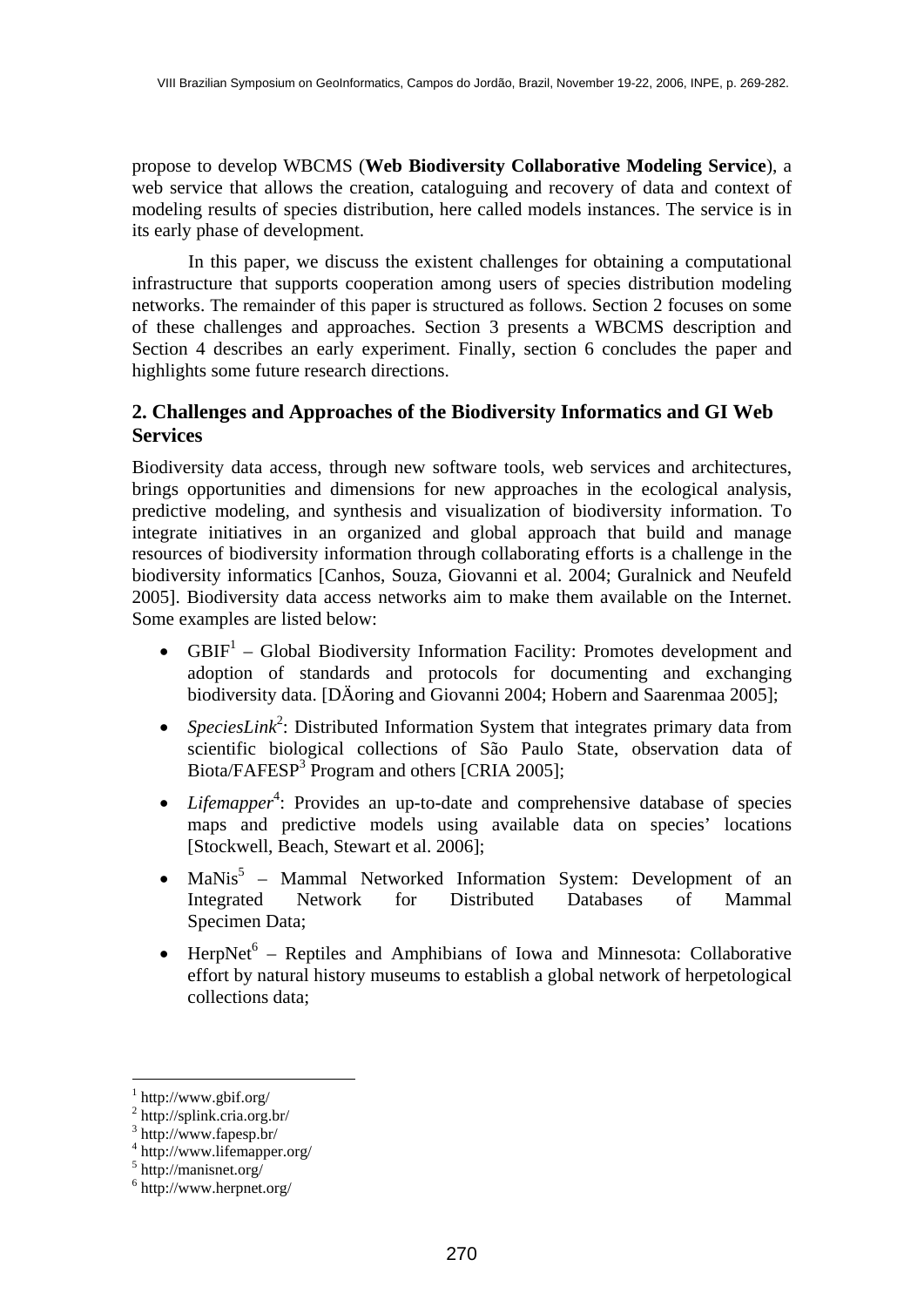- FishNet2<sup>7</sup> Distributed Information System for Fish Networking: Distributed Information System to link the specimen records of museums and other institutions in an information-retrieval system;
- ORNIS<sup>8</sup> ORNithological Information System: Expands on existing infrastructure developed for distributed mammal (MaNis), amphibian and reptile (HerpNet), and fish (FishNet2) databases.

 GIS technology is moving from isolated, standalone, monolithic, proprietary systems working in a client-server architecture to smaller web-based applications [Curbera, Duftler, Khalaf et al. 2002; Anderson and Moreno-Sanchez 2003]. However, there are several challenges in this area. The architectures for workflow creation and managing; software and middleware development; user interfaces; protocols for data queries; analytical and modeling tools and Grid Networking applications [Hall 2004]. Some approaches dealing with these subjects have been presented in the literature:

- Spatial Data Integration in Web [Anderson and Moreno-Sanchez 2003; Pinto, Medeiros, Souza et al. 2003; Gibotti, Câmara and Nogueira 2005]
- Chaining Static and Dynamic Web Services [Tsou and Buttenfield 2002; Aditya and Lemmens 2003; Alameh 2003; Bernard, Einspanier, Lutz et al. 2003]
- Collaboration and Grid Networking applications in GI Web Services [Foster and Kesselman 1999; Panatkool and Laoveeraku 2002; Di, Chen, Yang et al. 2003; Foster, Vöckler, Wilde et al. 2003; Osthoff, Almeida, C.V.Monteiro et al. 2004; Zhao, Wilde, Foster et al. 2004]

 The cooperation and integration process of spatial data are linked. Pinto et al. [2003] extended the architecture of data integration, which provides services to find, share and publish sources of data through the Web. The collaborative Project SpeCS uses this architecture and has been used in decision-making processes [Pinto, Medeiros, Souza et al. 2003].

 Alameh [2001] approaches chaining GI Services on the Web. She proposes an architecture for the building of extensible infrastructure that supports the dynamic linkage of distributed services. This infrastructure facilitates the integration of GIS data providers with other information systems. Bernard et al. [2003] propose the static linkage of GI Web Services to build up a more a complex task. The work was applied in estimating road blockage after storms. Tsou et al. [2002] presented a dynamic architecture for distribution of Geographical Information Services with Grid Networking Peer-To-Peer technology. A framework based on existent languages, computational architectures and web services was implemented.

 However, the mentioned approaches do not aim at making available the processing results, in this case a model, to the end-user community. Our approach attempts to fill in this gap by supporting the cooperation amongst modelers in a species distribution modeling network through the availability of the very own modeling outcomes. This approach involves an integrated view that brings together a workflow

<sup>7</sup> http://www.fishnet2.net/index.html

<sup>8</sup> http://ornisnet.org/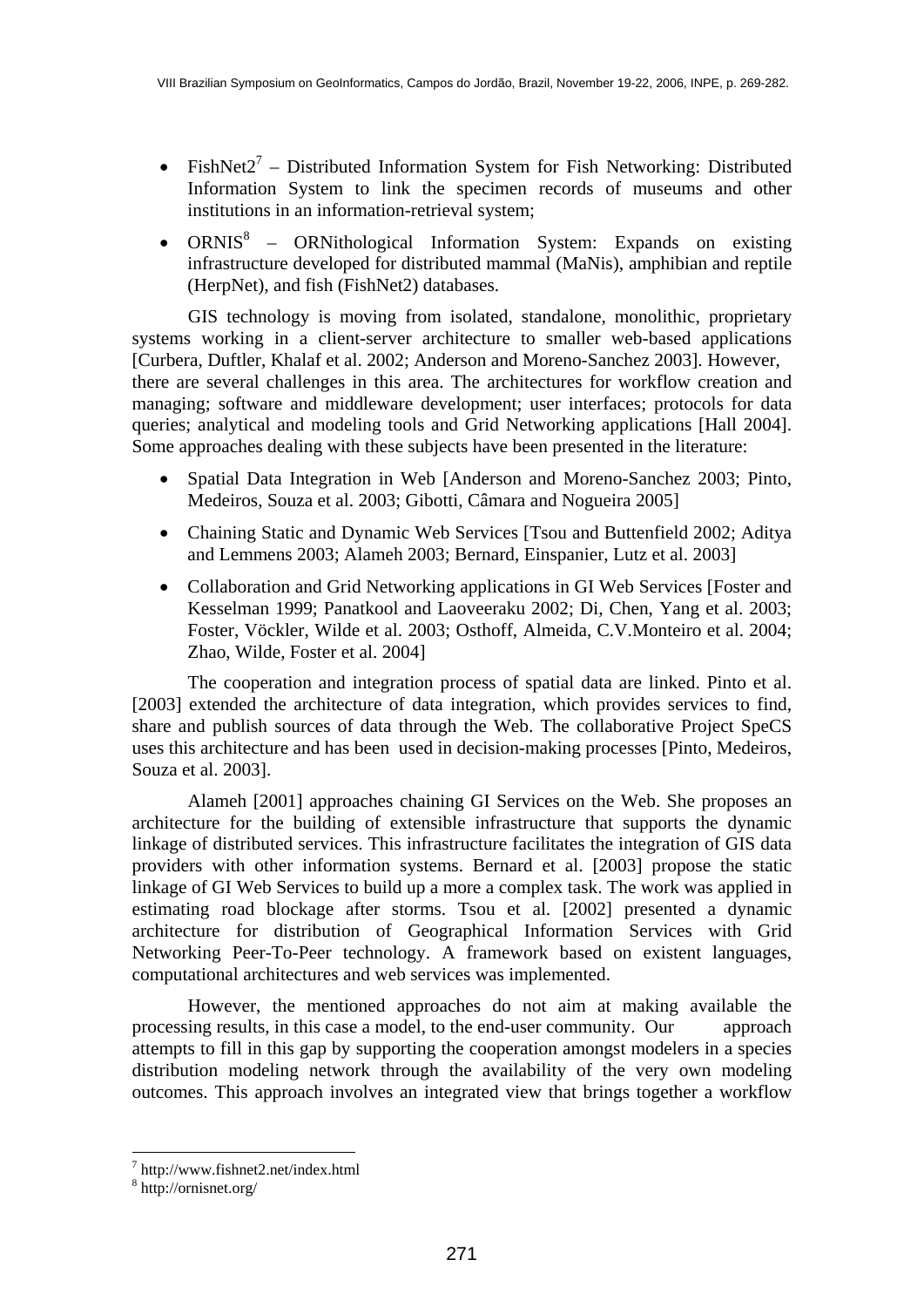approach for chain processing, the definition of protocols for negotiating models and the handling of the spatial data.

# **3. WBCMS – Web Biodiversity Collaborative Modeling Service**

This approach considers a distributed environment in which researchers perform the species distribution modeling in their station, and wish to cooperate with other users of a biodiversity network through the results of their modeling. WBCMS supports the cooperation in a modeling network through sharing modeling results of species distribution. This service helps researchers to find answers for issues such as:

- "Which are the modeled species?"
- "Where did the data come from?"
- "What are the used environmental variables?"
- "What is the used algorithm?"
- "How to visualize the model?"
- "If I have a problem, how can I look for similar results?"

 WBCMS allows the creation, cataloguing and recovery of models instances with the use of a catalog. A model instance holds the conceptual information about the model and their generation, such as the input data, the modeling algorithms and its parameters. A model instance holds a metadata which is generated at run time together with the model results itself.

 The researcher performs the modeling and calls the service to generate and catalog that particular model instance. Then, other researchers in the network can access the instance of that model. The Figure 1 shows the cataloguing and access use cases.



**Figure 1. Catalog and Access of Model Instance** 

After performing the modeling, the researcher invokes WBCMS to make available the results in a catalog. In a first moment the researcher calls the service to create and to catalog the model instance. For that, the service receives and prepares the modeling data, composes the model instance and inserts it in the catalog (Figure 2).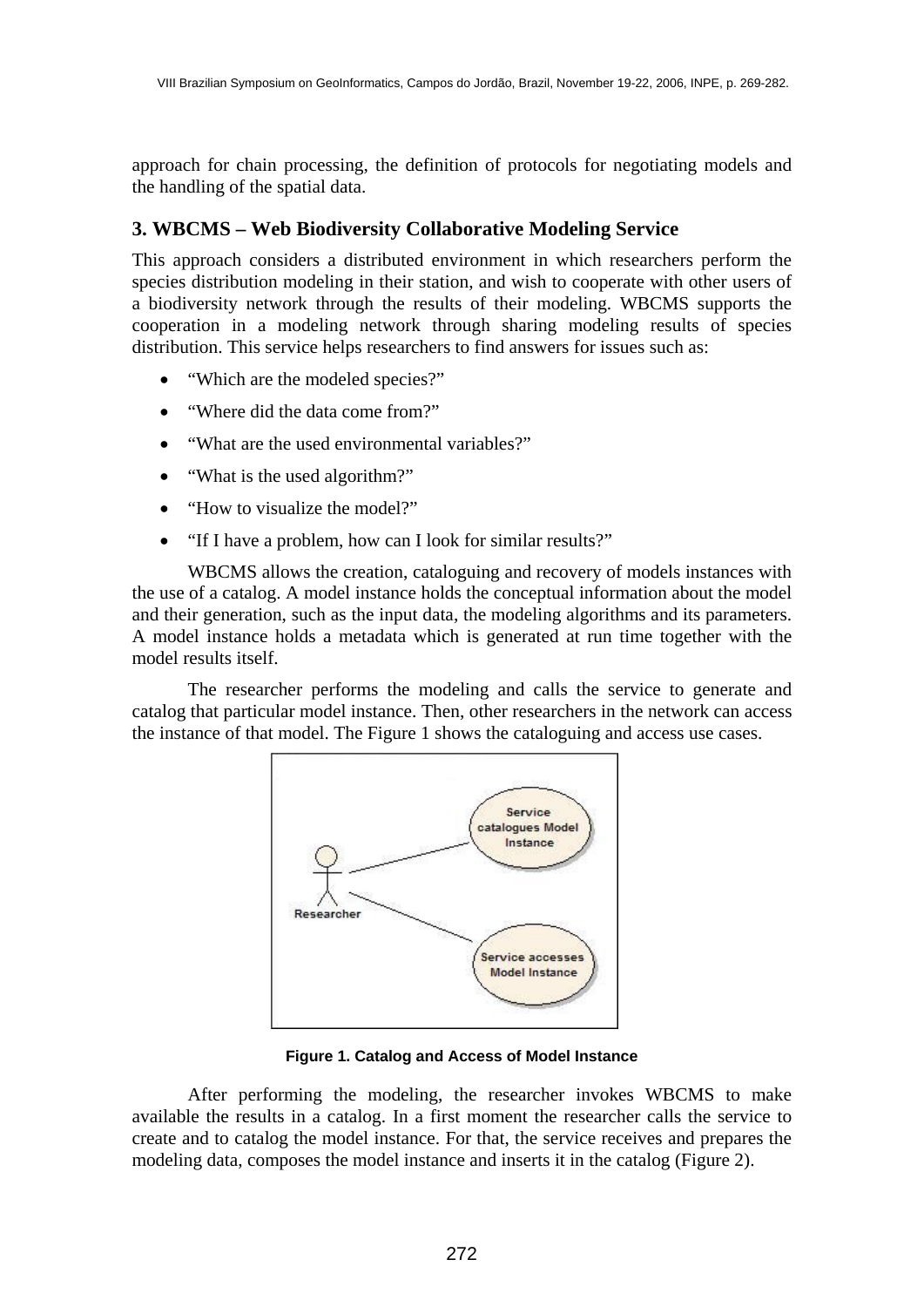**Use Case**: Service catalog Model Instance

**Primary Actor**: Researcher

**Scope**: Species Distribution Modeling Network

**Stakeholders and Interests**:

• Researcher - wants to catalog the result of his/her modeling;

**Success Warranty**: the model instance was generated and saved into catalog

**Trigger**: Researcher calls the web service

#### **Main Success Scenario**:

1.The Researcher selects the web service to catalog the model instance 2.The Service prepares the environment to perform the modeling algorithm 3.The Service creates the structure with model's data and metadata to compose the model instance 4.The Service inserts the model instance generated in the catalog

### **Extensions**:

2a. Specimens data (local and/or remote) or environmental variables are not available

2a1. The Service shows message and cancels the Service's request

### **Figure 2. Use Case: Catalog Model Instance**

The Figure 2 shows the use case of the cataloguing process. Primary actor of the use case is the Researcher, which launches the service. The "Success Warranty" indicates a successful trial. The extensions describe the handling of exceptions over the main scenario. In another moment, we considered that certain Researcher wants to consult model instances of a catalog for its studies. In that case, he calls the service to access the catalog. Such service refers to the way in which a researcher can access the model instances. The Figure 3 displays this use case.

**Use Case**: Researcher accesses model instance **Primary Actor**: Researcher **Scope**: Species Distribution Modeling Network **Stakeholders and Interests**: Researcher – wants to access the model instance; **Success Warranty**: the model instance was retrieved and visualized **Trigger**: Researcher calls the web service **Main Success Scenario**: 1. The Researcher selects the web service to recover the model instance 2. The Service recovers the model instance 3. The Researcher visualizes the model instance **Extensions**: 2a. Model instance isn't cataloged 2a1. Service shows message and it restarts search process

**Figure 3. Use Case: Researcher accesses Model Instance**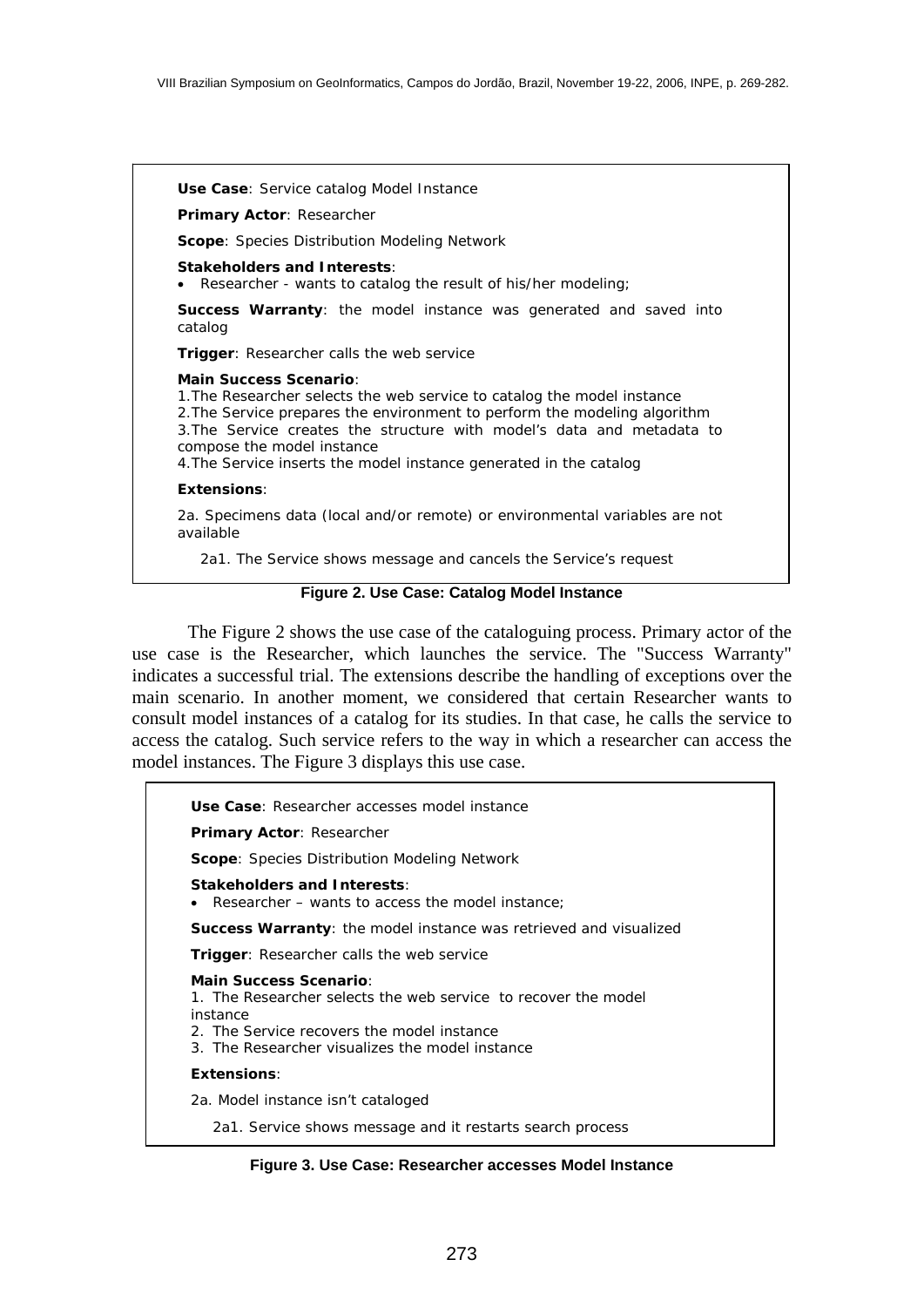The Figure 3 describes the use case for the access to model instances. The primary actor of this use case is also the Researcher, which calls the service when he wants to consult some model instance. The "Success Warranty" indicates when the service obtains success. The extensions describe what happens if the model instance isn't in the catalog. The following subsection describes the WBCMS architecture.

## **3.1. Architecture**

Web services encapsulate the underlying applications and publish them as a service that can be remotely accessed. We propose a web service which consists of two components, and contemplates data and processes services. Each WBCMS component has a set of services to perform cataloguing and access to model instances. The cataloguing component, denominated CatalogModService, contains a set of services that deals with establishing the necessary data for composing a model instance and inserts it in the catalog. The access component is a set of services that perform the search, recovery and visualization of the existent model instances in the catalog. This component is denominated AccessModService. Figure 4 shows the WBCMS architecture.



**Figure 4. WBCMS architecture** 

 The Figure 4 presents an architecture which considers that client uses local and remote data, performs the species distribution modeling in his/her PC, and can use the WBCMS in two different and independent moments. Figure 5 exhibits the two components.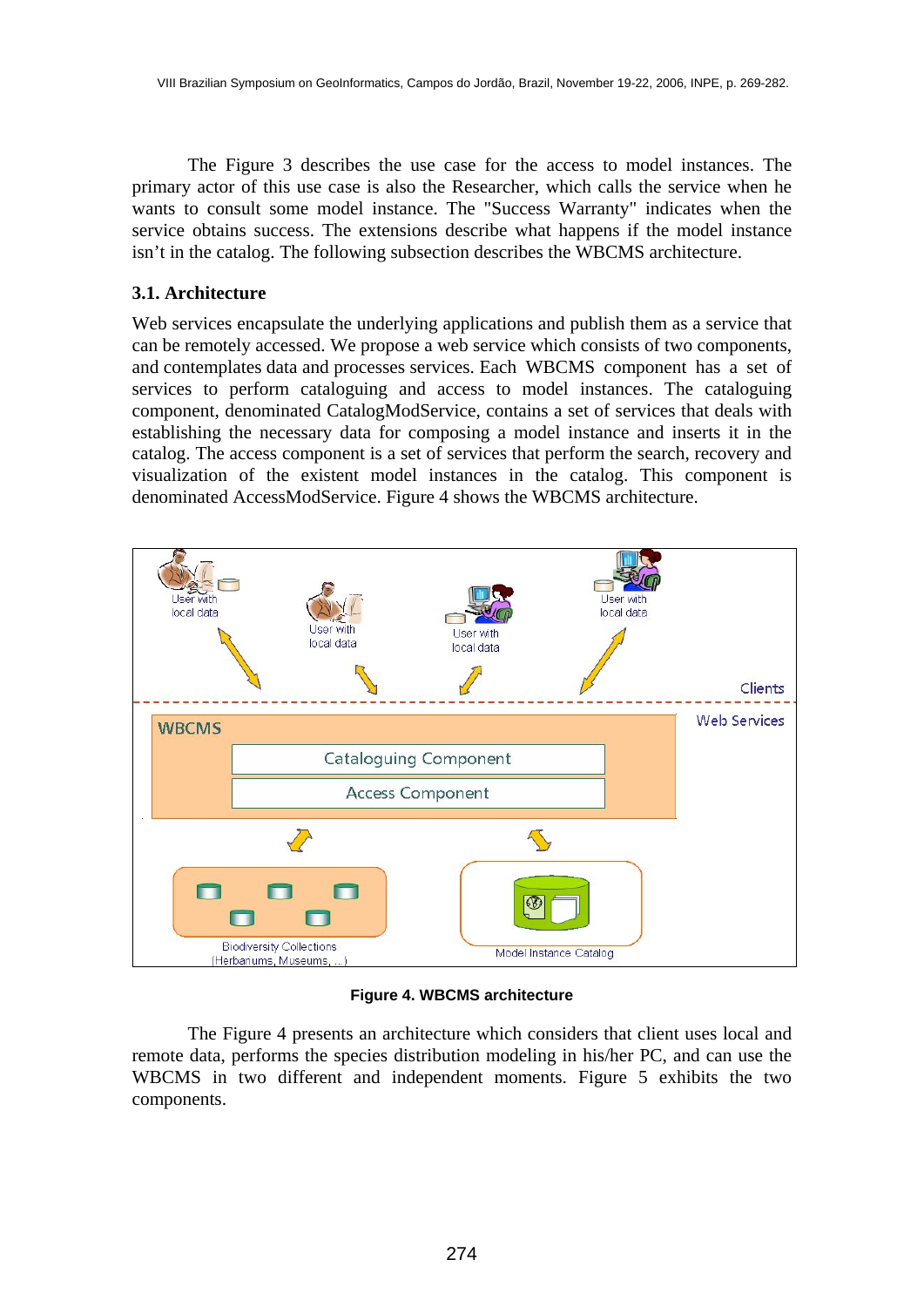

**Figure 5. WBCMS Components** 

The Figure 5.a displays the services of the cataloguing component. The Services foreseen for that component are the AggregatorModService, which receives and prepares the modeling data; the ExecuteModService, which prepares data regarding the modeling algorithm; the CompositModService, that composes the model instance and creates the structure with the data and metadata of the resultant model and the InsertModService, which executes the cataloguing of the model instance. The Figure 5.b shows the services of access component: the QueryModService, that performs the search of the model instance requested by the user, and the RetrieveModService that prepares the model instance, if it exists into catalog, and makes available it for the client.

The WBCMS is compliant with OGC<sup>9</sup> (OpenGis Consortium Inc.) and W3C<sup>10</sup> (World Wide Web Consortium). The service in development will be evaluated through a case study. The experiments will be applied inside the OpenModeller<sup>11</sup> Project context. OpenModeller is a spatial distribution modeling tool, which perform modeling and generate models through an algorithm that receives as input a set of occurrence points (latitude/longitude) and a set of environmental layer files. The outcome of the modeling process is projected into a geographic grid producing a georeferenced map representing the spatial distribution for that particular species over that particular geographic region [Canhos, Souza, Giovanni et al. 2004; CRIA and FAPESP 2005; Guralnick and Neufeld 2005].

## **4. Initial experiments**

As an initial experiment, we built a prototype of the service to start an incremental process of development. We used Apache server, PHP and MySQL for developing the experiment.

<sup>9</sup> http://www.opengeospatial.org/

<sup>10</sup> http://www.w3.org/

 $11$  http://openmodeller.cria.org.br/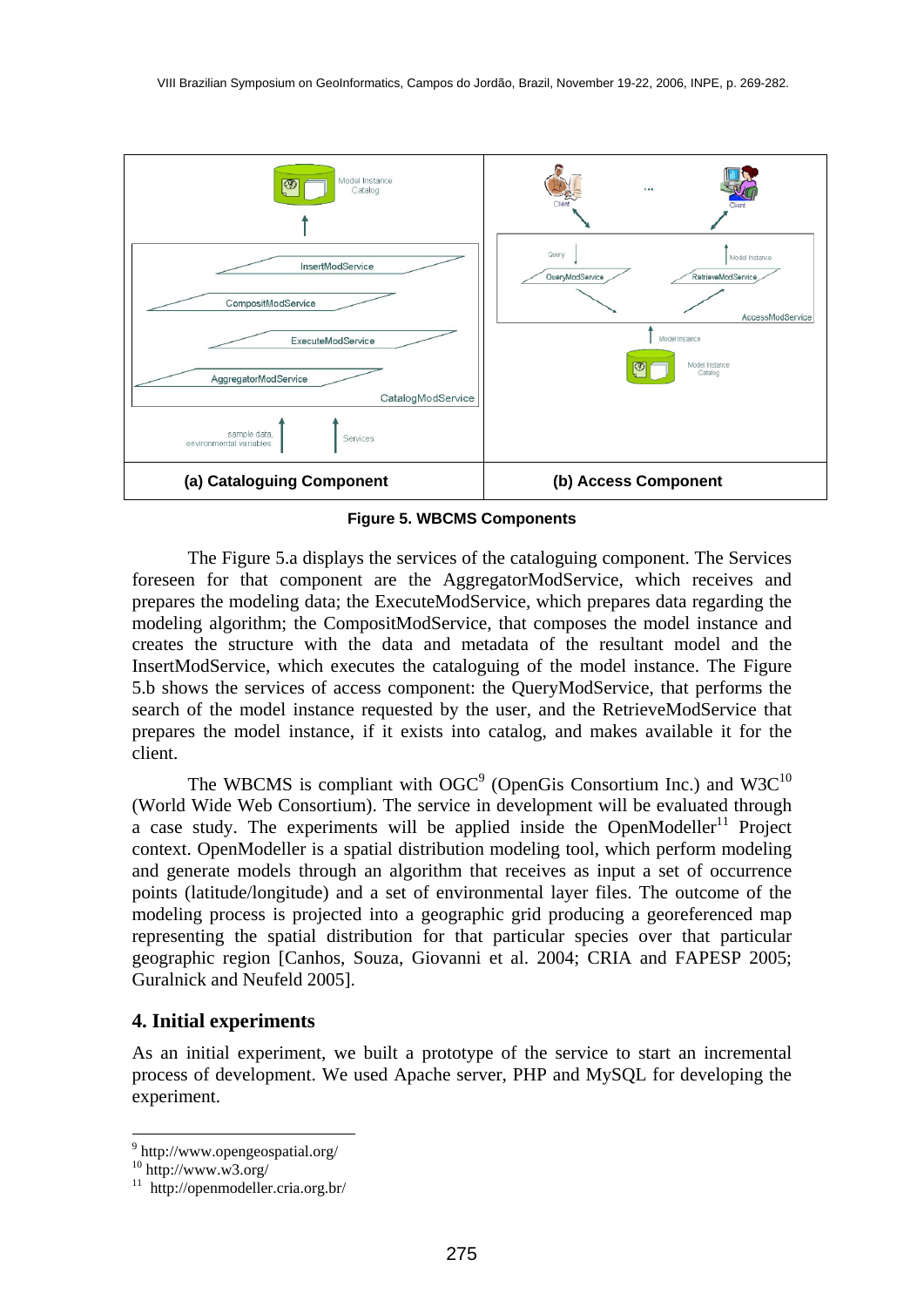The OpenModeller's desktop interface performs the species distribution modeling. It creates several files containing parameters, modeling data and information about the executed algorithm. These files have different formats such as .cfg, .html, .xml, .tif and .png, among others. In this experiment, the files are loaded in the server and some of them can be visualized by clients. A database contains the files' names that can be visualized, with information regarding the available algorithms in openModeller. However the model instance isn't generated. Figure 6 displays the general idea of the experiment.



**Figure 6. Experiment Context** 

 The Figure 6 shows the client obtaining the modeling result through the OpenModeller's desktop interface. Then, the client transfers the files with the modeling result to the server. A client can visualize some files of the modeling result through a web interface. These files are: the .html file with the report generated by the openModeller, the xml file with input data and metadata of the modeling algorithm, for instance the data related to species occurrence. The Figures 7, 8 and 9 shows web interfaces which allow visualizing some data results available on the server.

 The screen shown in the Figure 7 presents some data of the models inserted into the MySQL database, such as information about the modeling algorithms used by OpenModeller. The form holds links to the files containing data results on the server.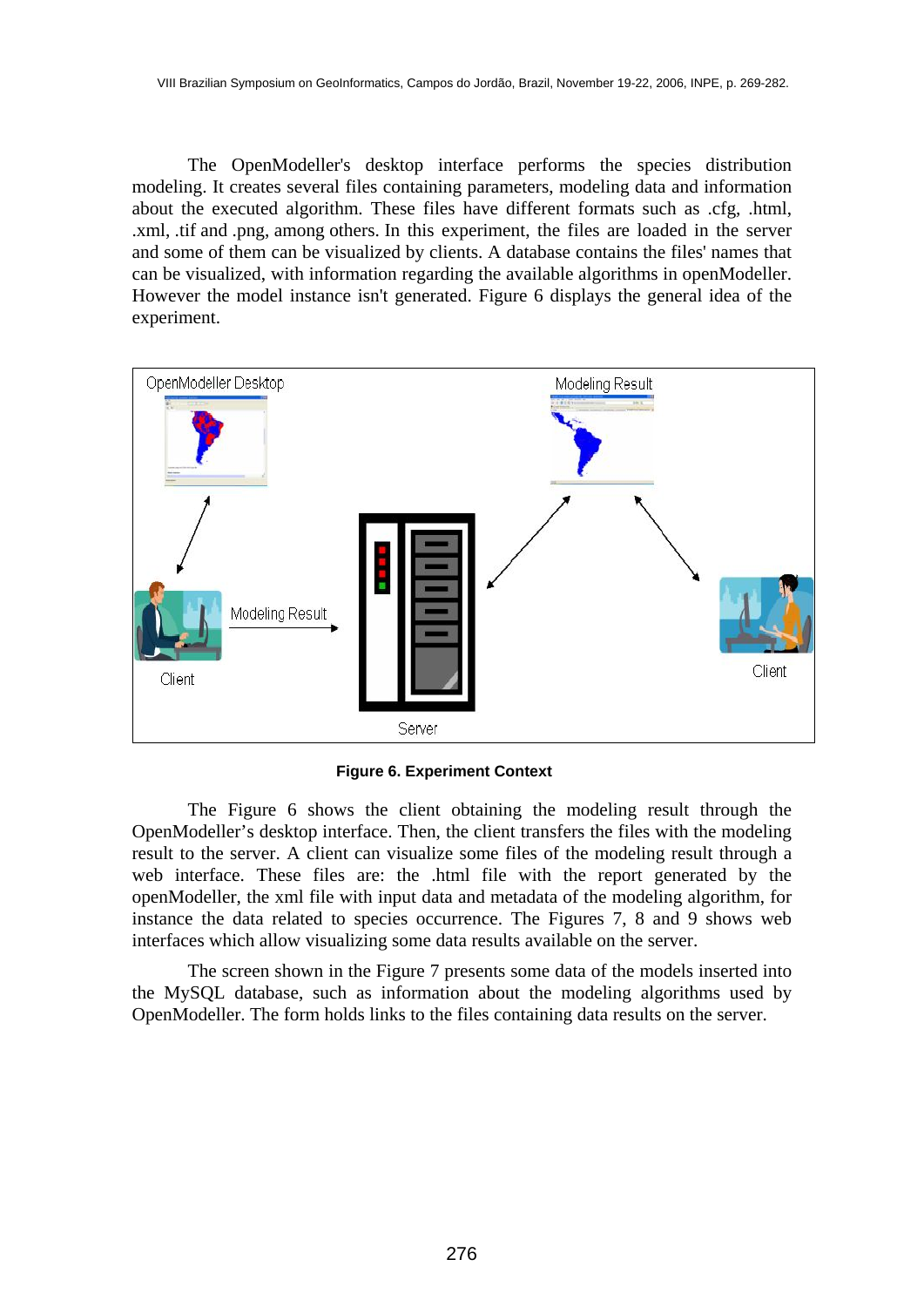|                                                                                                                                                                                          | Models - Mozilla Firefox               |                                   |                                                                                            |       | 団                                               |  |
|------------------------------------------------------------------------------------------------------------------------------------------------------------------------------------------|----------------------------------------|-----------------------------------|--------------------------------------------------------------------------------------------|-------|-------------------------------------------------|--|
| Arquivo                                                                                                                                                                                  | Editar Exibir In                       | Favoritos<br>Ferramentas<br>Ajuda |                                                                                            |       |                                                 |  |
| http://localhost/Prot01/seedata.php?cat_id=2                                                                                                                                             |                                        |                                   |                                                                                            |       | $\overline{\mathbf{v}}$<br> C <br>$\bigcirc$ Ir |  |
|                                                                                                                                                                                          | Guia rápido <b>bu</b> Últimas notícias |                                   |                                                                                            |       |                                                 |  |
|                                                                                                                                                                                          | <b>Models</b>                          |                                   |                                                                                            |       |                                                 |  |
|                                                                                                                                                                                          | Select a model to see its results      |                                   |                                                                                            |       |                                                 |  |
|                                                                                                                                                                                          |                                        |                                   |                                                                                            |       |                                                 |  |
| <b>BIOCLIM</b><br>Implements the Bioclimatic Envelop Algorithm. For each given environmental variable the algorithm finds the mean and standard deviation (assuming normal distribution) |                                        |                                   |                                                                                            |       |                                                 |  |
| associated to the occurrence points.                                                                                                                                                     |                                        |                                   |                                                                                            |       |                                                 |  |
|                                                                                                                                                                                          |                                        |                                   |                                                                                            |       |                                                 |  |
|                                                                                                                                                                                          | <b>Result ID</b>                       | XML                               | HTML                                                                                       | Image |                                                 |  |
|                                                                                                                                                                                          | $\overline{2}$                         |                                   | Model02-furcata boliviana.xml Model02-furcata boliviana.html Model02-furcata boliviana.png |       |                                                 |  |
| <b>GARP</b>                                                                                                                                                                              |                                        |                                   |                                                                                            |       |                                                 |  |
| GARP is a genetic algorithm that creates ecological niche models for species. The models describe environmental conditions under which the species should be able to                     |                                        |                                   |                                                                                            |       |                                                 |  |
| maintain populations. For input, GARP uses a set of point localities where the species is known to occur and a set of geographic layers representing the environmental                   |                                        |                                   |                                                                                            |       |                                                 |  |
| parameters that might limit the species' capabilities to survive.                                                                                                                        |                                        |                                   |                                                                                            |       |                                                 |  |
| <b>MINIMUM DISTANCE</b>                                                                                                                                                                  |                                        |                                   |                                                                                            |       |                                                 |  |
| Normalizes the environmental variables values and the parameter (according to the number of environmental variables). Calculates the distance between the given                          |                                        |                                   |                                                                                            |       |                                                 |  |
| environmental conditions to each occurrence point and selects the closest distance.                                                                                                      |                                        |                                   |                                                                                            |       |                                                 |  |
|                                                                                                                                                                                          |                                        |                                   |                                                                                            |       |                                                 |  |
|                                                                                                                                                                                          |                                        |                                   |                                                                                            |       |                                                 |  |

### **Figure 7. Database visualization**

 The client can visualize the files contained in the server by clicking on the respective links. Figure 8 shows the html file containing an openModeller report. This report contains execution information, as the input and output files.



### **Figure 8. HTML file visualization**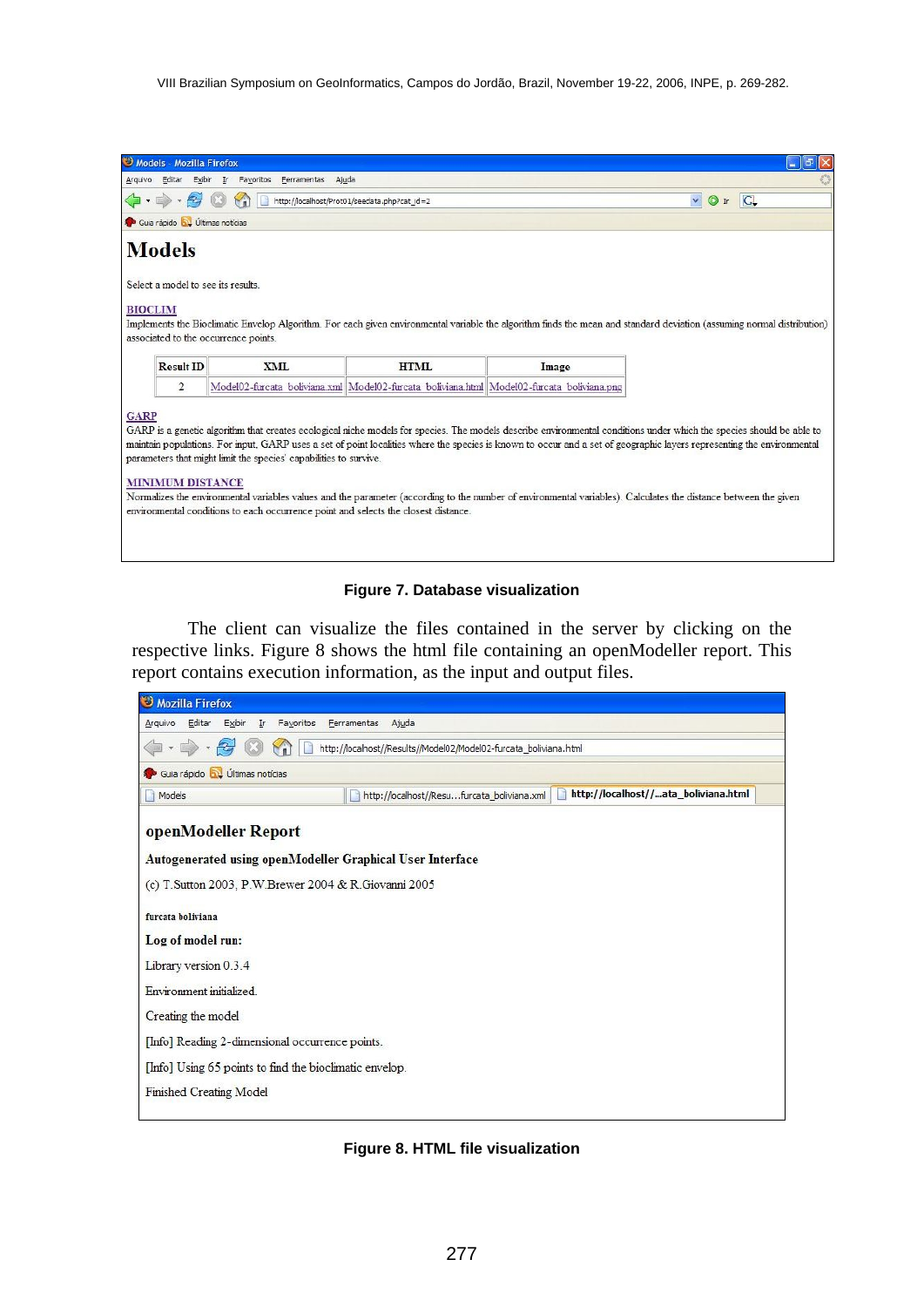

Figure 9 presents the content of an image file containing the modeled area.

**Figure 9. Modeling map file visualization** 

 The map visualized in this file is the species distribution map obtained by the modeling process from OpenModeller. This visualization is one of the applications of WBCMS.

## **5. Conclusions and Future Work**

The Biodiversity community has motivated the development of environments to support their sharing resources over the web. In this paper we presented preliminary ideas about WBCMS - Web Biodiversity Collaborative Modeling Service, a GI Web Service that allows users to cooperate over a species distribution modeling network. The cooperation happens through the cataloguing of models instances. The service allows the knowledge obtained by one modeler or group of modelers to be shared with newcomers and/or other modeler's researchers.

 WBCMS is in its initial phase of development. The experiment proposed doesn't contemplate all services that must provided by the proposed architecture. The next step in our work is to define the computational environment, implementing the whole architecture of WBCMS, and perform new experiments with real data and real models and modelers involved.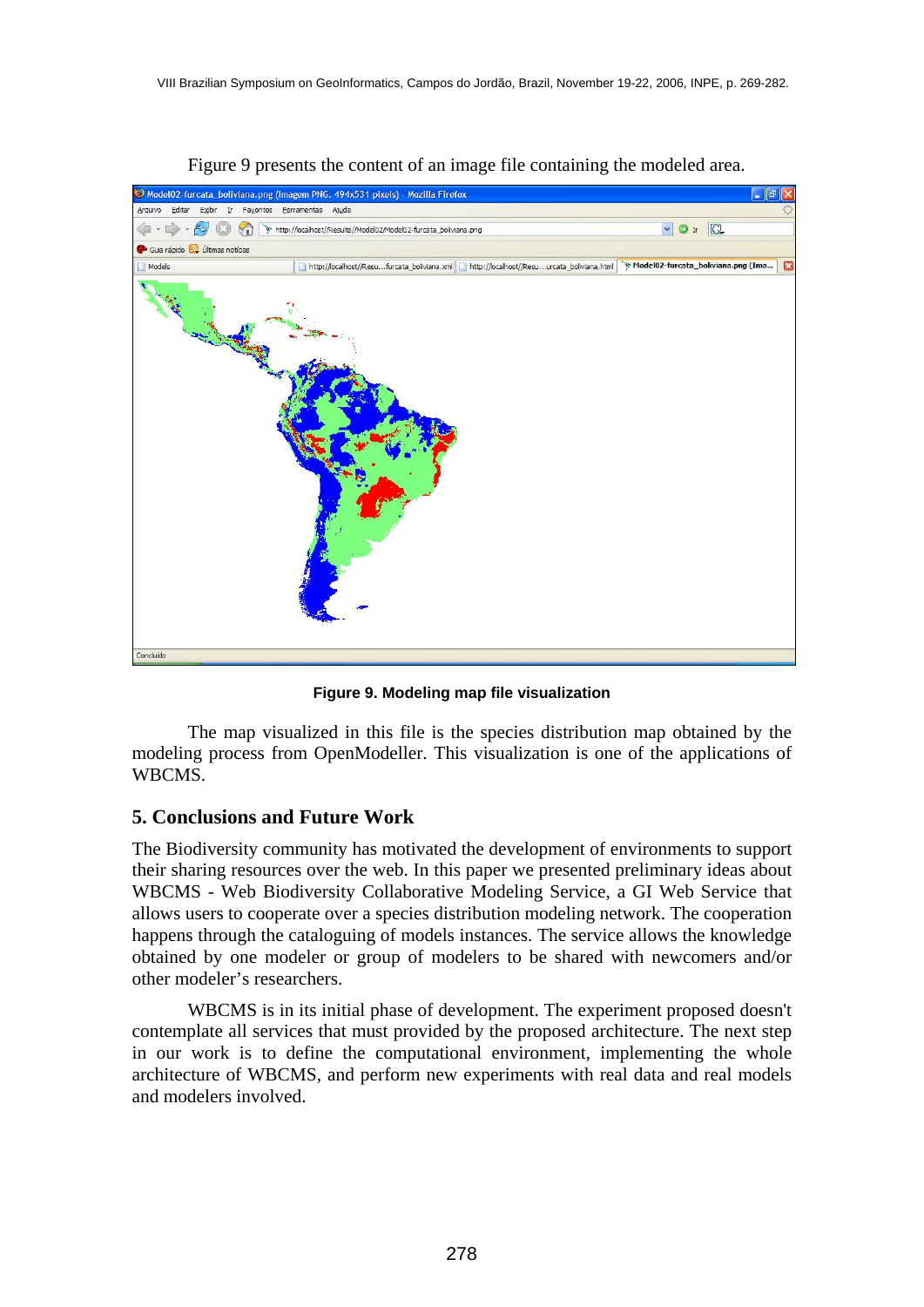# **Acknowledge**

Karla Fook's work is partially funded by FAPEMA<sup>12</sup> (in portuguese: Fundação de Amparo à Pesquisa e ao Desenvolvimento Científico e Tecnológico do Maranhão).

### **References**

- Aditya, T. and R. Lemmens (2003). Chaining Distributed GIS Services, International Institute for Geo-Information Science and Earth Observation.
- Alameh, N. (2001). Scalable and Extensible Infrastructures for Distributing Interoperable Geographic Information Services on the Internet. Massachussets, Massachussets Institute of Technology. **Doctor of Philosophy in Computer and Information Systems Engineering**.
- Alameh, N. (2003). "Chaining geographic information web services." IEEE Internet Computing.
- Anderson, G. and R. Moreno-Sanchez (2003). "Building Web-Based Spatial Information Solutions around Open Specifications and Open Source Software." Transactions in GIS **7**(4): 447-466.
- Bernard, L., U. Einspanier, M. Lutz, et al. (2003). Interoperability in GI Service Chains-The Way Forward. 6th AGILE Conference on Geographic Information Science, Muenster.
- Canhos, V. P., S. Souza, R. D. Giovanni, et al. (2004). "Global biodiversity informatics: setting the scene for a "new world" of ecological modeling." Biodiversity Informatics **1**: 1-13.
- CRIA. (2005). "Projeto speciesLink." from http://splink.cria.org.br/.
- CRIA and FAPESP. (2005). "openModeller: Static Spatial Distribution Modelling Tool." Retrieved agosto/2005, from http://openmodeller.cria.org.br/.
- Curbera, F., M. Duftler, R. Khalaf, et al. (2002). "Unraveling the Web services web: an introduction to SOAP, WSDL, and UDDI." IEEE Internet Computing.
- DÄoring, M. and R. D. Giovanni (2004). GBIF Data Access and Database Interoperability: A united protocol for search and retrieval of distributed data, CRIA - Centro de Referência em Informação Ambiental.
- Di, L., A. Chen, W. Yang, et al. (2003). The Integration of Grid Technology with OGC Web Services (OWS) in NWGISS for NASA EOS Data. HPDC12

<sup>12</sup> http://www.fapema.br/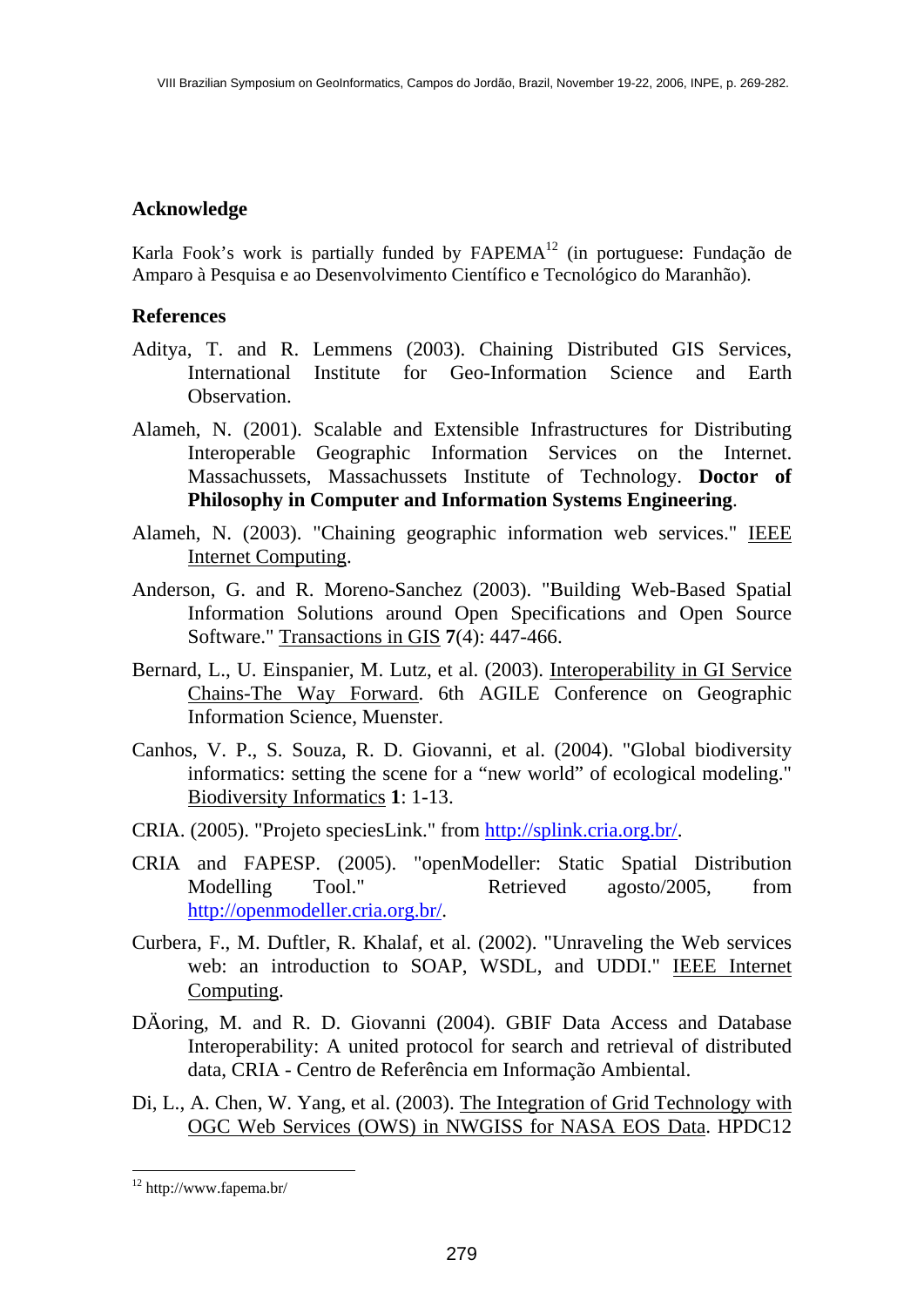(Twelfth IEEE International Symposium on High-Performance Distributed Computing) & GGF8 (The Eighth Global Grid Forum), Seattle, Washington, USA.

- Emmott, S. (2004). Biodiversity: The need for a joint Industry, Governments & Scientific community response. Converging Sciences Conference. trento, Italy.
- Foster, I. and C. Kesselman (1999). Computational Grids. The Grid: Blueprint for a New Computing Infrastructure, Morgan-Kaufman.
- Foster, I., J. Vöckler, M. Wilde, et al. (2003). The Virtual Data Grid: A New Model and Architecture for Data-Intensive Collaboration. First Biennial Conference on Innovative Data Systems Research, Asilomar, California.
- Gibotti, F. R., G. Câmara and R. A. Nogueira (2005). GeoDiscover a specialized search engine to discover geospatial data in the Web. GeoInfo 2005 – VII Brazilian Symposium on GeoInformatics, Campos do Jordão, SP, Brazil.
- Guralnick, R. and D. Neufeld (2005). "Challenges building online gis services to support global biodiversity mapping and analysis: lessons from the Mountain and plains database and informatics project." Biodiversity Informatics **2**: 56-69.
- Hall, P. (2004). Biodiversity E-tools to Protect our Natural World. Converging Sciences Conference. Trento, Italy.
- Hobern, D. and H. Saarenmaa (2005). GBIF Data Portal Strategy, GBIF.
- Osthoff, C., R. A. d. Almeida, A. C.V.Monteiro, et al. (2004). MODGRID Um ambiente na WEB para desenvolvimento e execução de modelos espaciais em um ambiente de Grades Computacionais. Petrópolis, LNCC - Laboratório Nacional de Computação Científica.
- Panatkool, A. and S. Laoveeraku (2002). Decentralized GIS Web Services on Grid. Open source GIS - GRASS users conference, Trento, Italy.
- Pinto, G. d. R. B., S. P. J. Medeiros, J. M. d. Souza, et al. (2003). "Spatial data integration in a collaborative design framework." Communications of the ACM **46**(3): 86-90.
- Stockwell, D. R. B., J. H. Beach, A. Stewart, et al. (2006). "The use of the GARP genetic algorithm and Internet grid computing in the Lifemapper world atlas o species biodiversity." Ecological Modelling **195**(1-2): 139-145.
- Tsou, M. H. and B. P. Buttenfield (2002). "A Dynamic Architecture for Distributing Geographic Information Services." Transactions in GIS **6**(4): 355-381.